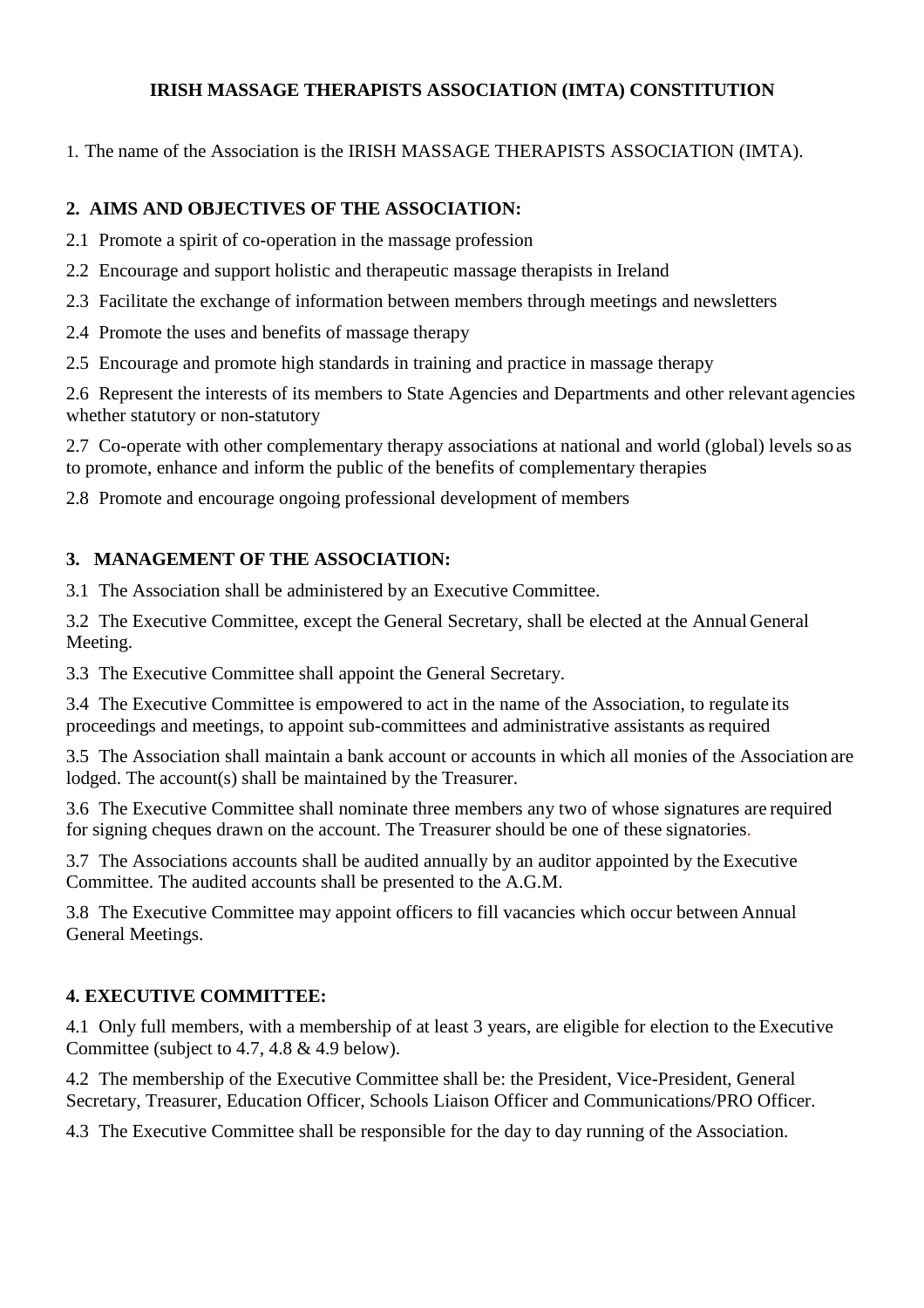4.4 The Executive Committee may employ personnel directly, and/or by contract, as it deems necessary for the efficient running of the Association for the benefit of its membership.

4.5 All contracts of employment shall be in accordance with Irish Law.

4.6 A quorum for an Executive Meeting shall be at least five (5) members

4.7 At least three members of the Executive Committee shall be replaced every three years. If vacancies do not occur naturally then the Executive Committee shall decide the process for selecting the members who resign.

4.8 The maximum length of time a members may be a member of the executive committee is nine years whether continuous or not.

4.9 The maximum number of years that a member may hold the office of President is three years.

4.10 The maximum number of years that a member may hold the office of Vice-President is three years.

4.11 Vacancies which occur on the Executive Committee between A.G.M.s may be filled by co-option until the next A.G.M.. The Executive Committee in filling vacancies by co- option must observe the requirements stated in 4.1 above as eligibility for election to the Executive Committee.

4.12 The President shall chair all meetings of the Executive committee. In the absence of the President the Vice-President shall chair such meetings. If neither is present then the members present shall elect a chairperson.

4.13 The Executive Committee is responsible for the finances of the IMTA. The day-to- day financial management shall be assigned to the Treasurer.

4.14 The Executive Committee shall decide on membership fees to be paid by members and all otherfees charged by the Association for services which it provides.

# **5. MEMBERSHIP OF THE ASSOCIATION:**

5.1 Full or Associate Membership is open to all massage therapists over eighteen years of age who meet the professional standards of the Association as set out by the Executive Committee and revised as and when appropriate.

5.2 Student Membership is open to students currently training on a course recognised by the Association. The Executive Committee shall have the right to contact the course administrators with reference to any application being made by any student for such Student Membership.

5.3 Qualifications gained as a result of correspondence courses will not be deemed as adequate for membership.

5.4 Members shall be those whose applications have been accepted by the Executive Committee andwho have paid the relevant subscription.

5.5 If a member fails to renew the subscription fee and/or provide any other documentation required by the executive for membership when it becomes due, then the members shall cease to be a member 14 days after the due renewal date.

5.6 A member may terminate membership by informing the Executive Committee in writing.

5.7 Membership may be terminated by the Executive Committee after due consideration and enquiry.

5.8 Members must comply with all legal and statutory requirements in carrying out their professional practice.

5.9 Members must display in a prominent and public place, in the main or principal place of practice, their current membership certificate.

5.10 If a member leaves the Association freely, have their membership suspended or cancelled, then their membership certificate must be returned to the Association.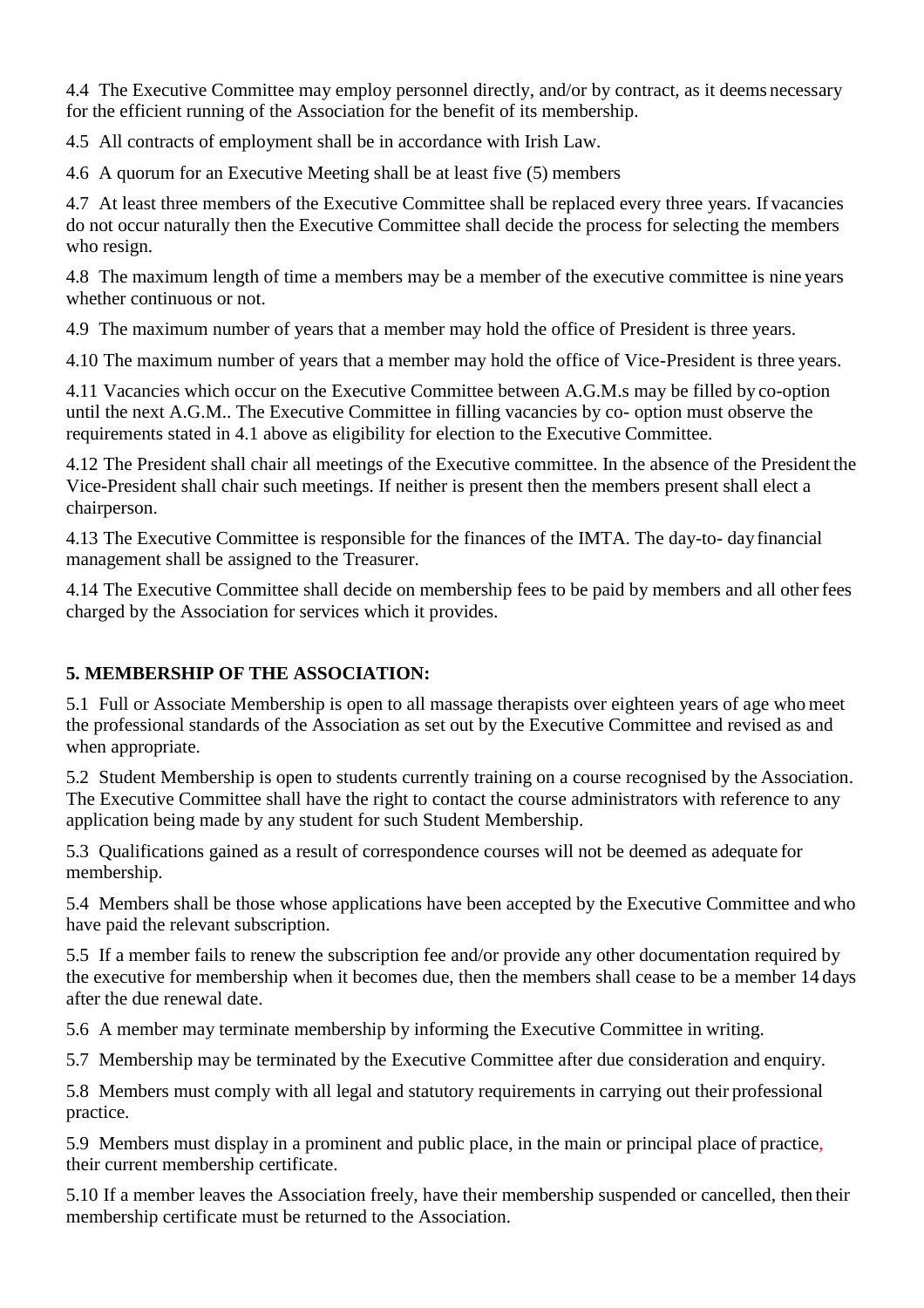5.11 Members shall be bound by the Associations published "Code of Ethics and Practice".

5.12 Members shall be bound by the Associations published "Procedures for Dealing with Infringements of the Code of Ethics and Practice and Other Complaints''.

5.13 Active and Associate members shall hold full Professional Indemnity and Public Liability Insurance of not less than the sum approved by the Executive Committee for the duration of their membership.

### **6. CATEGORIES OF MEMBERSHIP**

6.1 Full Membership, 6.2. Student Membership, 6.3. Inactive Membership, 6.4. Honorary Membership.

The Executive Committee shall define the requirements of each type of membership.

### **7. CONTINUAL PROFESSIONAL DEVELOPMENT**

7.1 All members are expected to engage in ongoing continuous professional development

7.2 The Executive Committee, on the recommendation of the Education Committee, shall decide on the minimum number of Continuous Professional Development (CPD) points each member should attain each year.

7.3 The Executive Committee, on the recommendation of the Education Committee, shall determine how CPD points are awarded.

7.4 CPD points in excess of the minimum required for a particular year may be carried over to the following year.

#### **8. ANNUAL GENERAL MEETING**

8.1 The Annual General Meeting (A.G.M.) shall take place each year during either March or April.

8.2 The Executive Committee shall decide on the venue and date of the A.G.M.

8.3 At least six (6) weeks notice of the A.G.M. should be given to all members.

8.4 If notification is sent to the address or email address provided by the member to the IMTA it is assumed that notification is given.

8.5 The President shall chair the A.G.M.. In the absence of the President, the Vice-President shall chair the A.G.M.. If neither is available then the Executive Committee shall nominate a chairperson for the A.G.M.

8.6 The members of the Executive Committee shall be elected annually at the A.G.M. subject to 3.2

- 8.7 The members of the Executive Committee shall present reports for adoption to the A.G.M.
- 8.8 The annual financial accounts shall be presented for adoption to the A.G.M.
- 8.9 Only Full and Associate Members of the Association are entitled to vote at the A.G.M.
- 8.10 A quorum of at least twenty (20) members, who are entitled to vote, is required for an A.G.M.

8.11 The following shall be entitled to attend the A.G.M.:

8.11.1 Full and Associate Members whose registration is current 8.11.2 Guests invited by the Executive Committee 8.11.3 Student members 8.11.4 Business members 8.11.5 Affiliate members 8.11.6 Inactive members

8.12 All motions for consideration at the A.G.M. must be submitted in written format (hard copy, fax, e mail) to the General Secretary not less than three (3) weeks before the A.G.M.. The General Secretary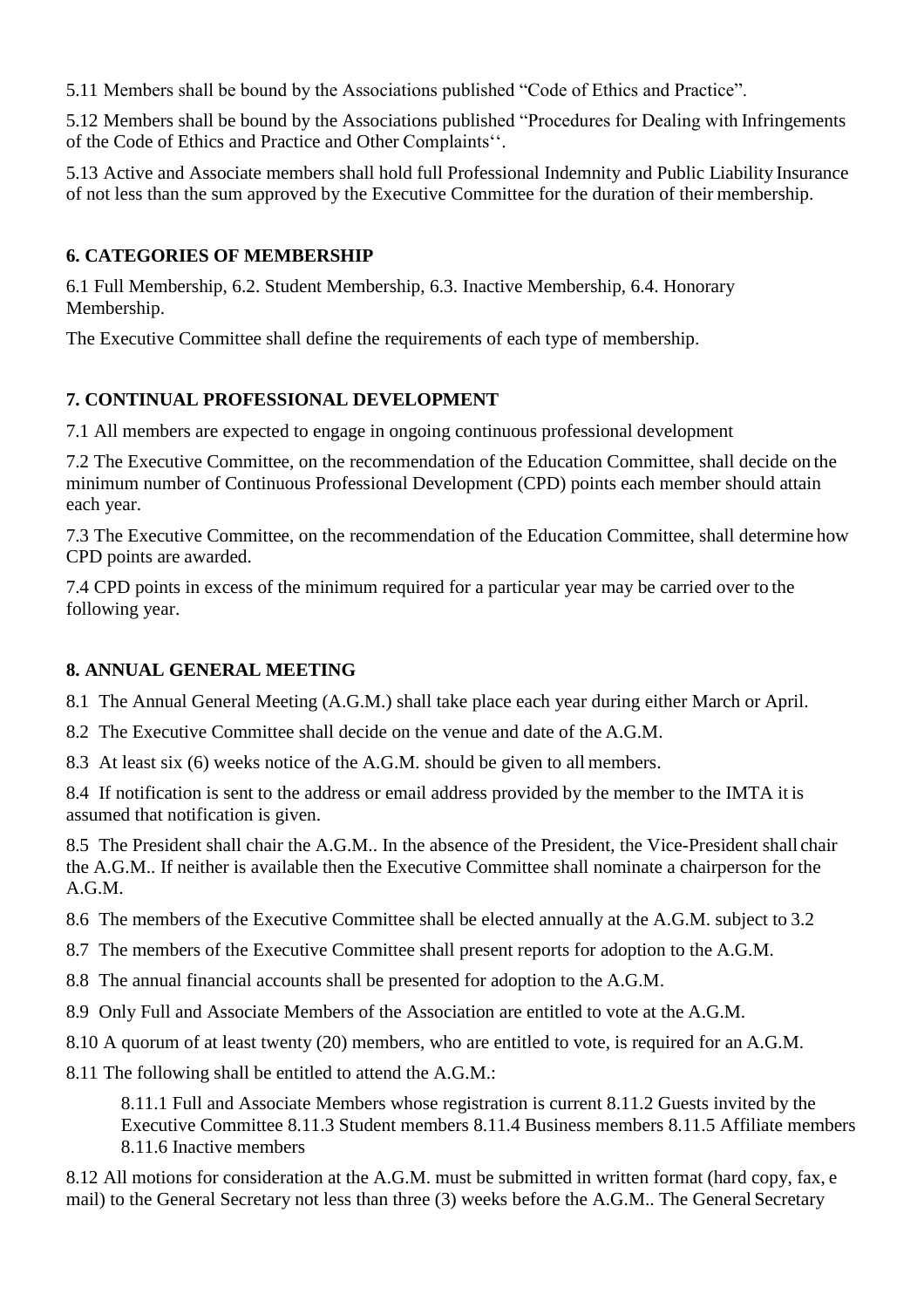shall circulate these motions in written or electronic format to all members who are entitled to vote at the A.G.M. at least seven (7) days prior to the A.G.M.

8.13 Amendments to the constitution may only be proposed at an Annual General Meeting (A.G.M) or at an Extraordinary General Meeting (E.G.M.)

8.14 Proposed amendments to the constitution must be submitted to the General Secretary at least five (5) weeks before and A.G.M. or E.G.M. and circulated to all members who are entitled to vote at these meetings at least two (2) weeks prior to the meeting.

8.15 The proposer of a motion or an amendment to the constitution must be present at the A.G.M. or E.G.M. to propose the motion or amendment.

8.16 Individual members who are entitled to vote at A.G.M.s and The Executive Committee may propose motions or amendments to the constitution

8.17 A simple majority of votes cast shall be required for any motion to be carried. In the event of a tie vote the Chairperson of the meeting shall have a second or casting vote.

8.18 If there is a tie vote in the election of members of the Executive Committee then the names of those in the tie vote shall be placed in a container and the first name drawn shall be considered elected.

# **9. EXTRAORDINARY GENERAL MEETINGS (E.G.M.)**

9.1 An Extraordinary General Meeting (E.G.M.) may be convened by the Executive Committee or on a written request signed by at least twenty five (25) Full Members for a stated purpose.

9.2 The discussion at an E.G.M. may only consider matters relating to the stated purpose of the meeting.

9.3 Members should be given at least fourteen (14) days notice of an E.G.M.

9.4 The proposal(s) to be discussed at an E.G.M. must be circulated to all members at least seven (7) days prior to the meeting

9.5 Only Full and Associate Members of the Association are entitled to vote at the E.G.M.

9.6 A quorum of at least twenty (20) members, who are entitled to vote, is required for an E.G.M.

# **10. EXECUTIVE COMMITTEE MEETINGS**

10.1 The Executive Committee shall meet at least 5 times each year.

10.2 The President shall chair all meetings of the executive. In the absence of the President the Vice-President shall chair such meetings. If both are absent then the meeting shall elect a chairperson forthe meeting.

10.3 The Executive Committee shall appoint the General Secretary.

10.4 The minutes of each Executive Meeting shall be recorded and signed at the subsequent meeting once they have been proposed, seconded and accepted by the committee. Any amendments to the minutes shall be agreed by the committee prior to the adopting of such minutes.

10.5 The minutes of the meeting are the legal record of the meeting.

10.6 The officers of the Association shall present reports to each Executive Committee meeting.

10.7 The Executive Committee may establish such sub-committees as required. A member of the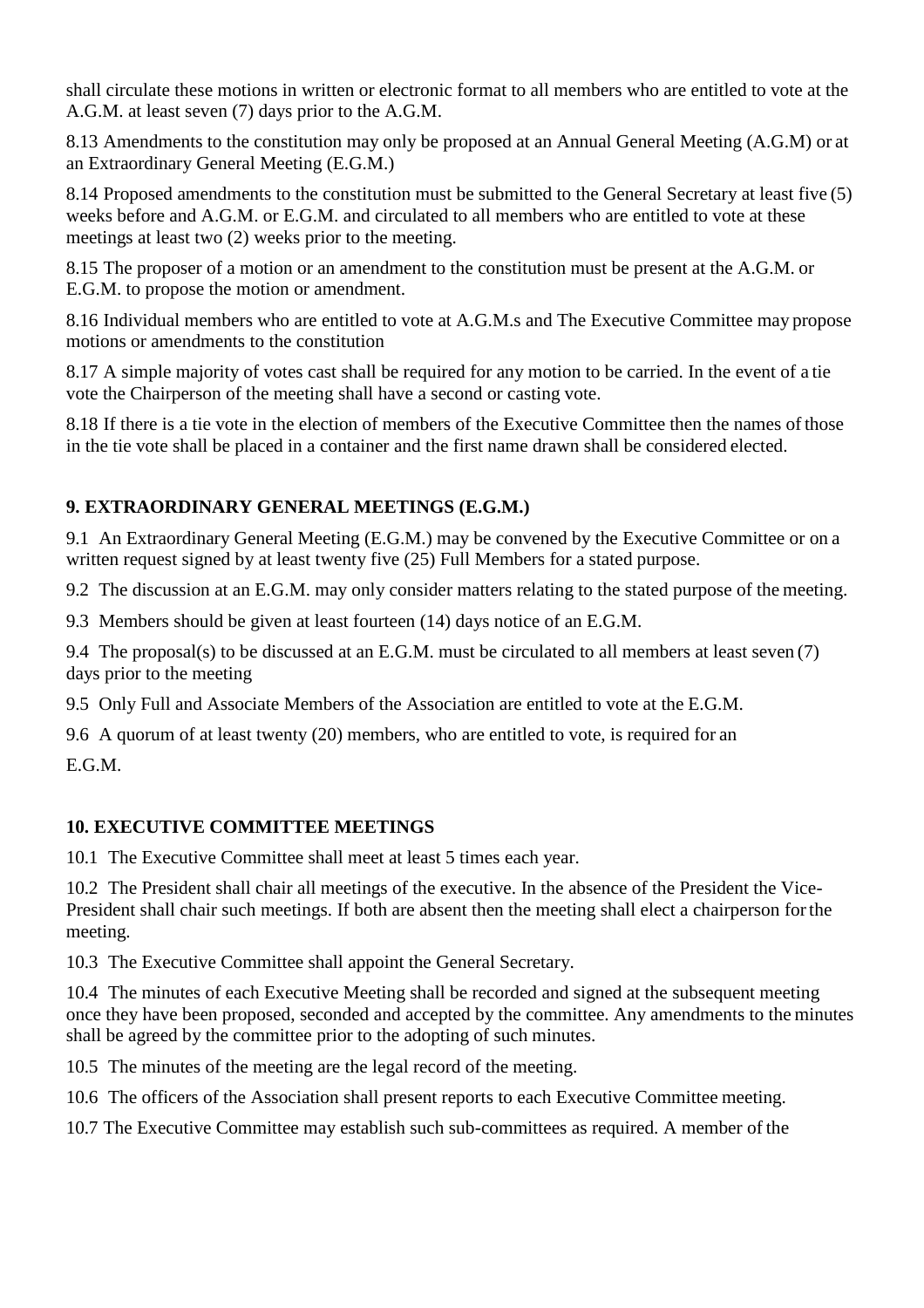Executive Committee shall be a member of each sub-committee whether it is established by the A.G.M. or the Executive Committee.

10.8 The Executive Committee shall decide on the requirements for membership of the IMTA and on the Annual Membership subscription.

10.9 A quorum for a meeting of the Executive Committee shall be at least five (5) of its membership.

10.10 Voting at meetings shall be by simple majority. In the event of a tie vote the Chairperson shall have an additional or casting vote.

### **11. DUTIES OF OFFICERS**

11.1 The President:

11.1.1 The President shall be entitled to attend all meetings of the Association

11.1.2 The President shall chair the A.G.M., E.G.M. and Executive Meetings of the Association

11.1.3 The President shall normally be the Spokesperson for the Association.

11.1.4 The President with the Executive Committee shall be responsible for implementing the Policy of the Association.

11.1.5 The President, in consultation with the General Secretary, shall be responsible for drawing up the agenda for meetings.

11.1.6 The President shall be responsible for ensuring that decisions of the A.G.M. and the Executive Committee are carried out and ensuring that all officers carry out their duties.

11.1.7 In carrying out the office of President, the President should not act without the consent of the Executive Committee unless circumstances dictate otherwise.

11.2 The Vice-President

11.2.1 The Vice-President shall work closely with the President in ensuring that the Policy of the Association is implemented.

11.2.2 In the absence of the President the Vice-President shall chair meetings and represent the President.

11.2.3 The Vice-President shall carry out such duties as are assigned by the President and/orthe Executive Committee.

11.3 The General Secretary

11.3.1 The General Secretary shall be appointed by the Executive Committee.

11.3.2 The General Secretary shall be responsible for minute taking at meetings, circulating minutes of meetings to those entitled to receive them and ensuring that past minutes are kept safely.

11.3.3 At the conclusion of his/her term of office all IMTA minutes, correspondence and other documentation must be passed on to the new General Secretary.

11.3.4 The General Secretary shall keep a record of all correspondence sent and received on behalf of the IMTA.

11.3.5 The General Secretary, in consultation with the President, shall draw up the agenda for meetings. The General Secretary is responsible for circulating agendas prior to meetings.

11.3.6 The General Secretary is responsible for the day-to-day administration of the I.M.T.A.

11.3.7 The General Secretary shall act at all times in accordance with the policy of the I.M.T.A. and is subject to the Executive Committee.

11.3.8 The General Secretary shall carry out such duties and responsibilities as are assigned by the Executive Committee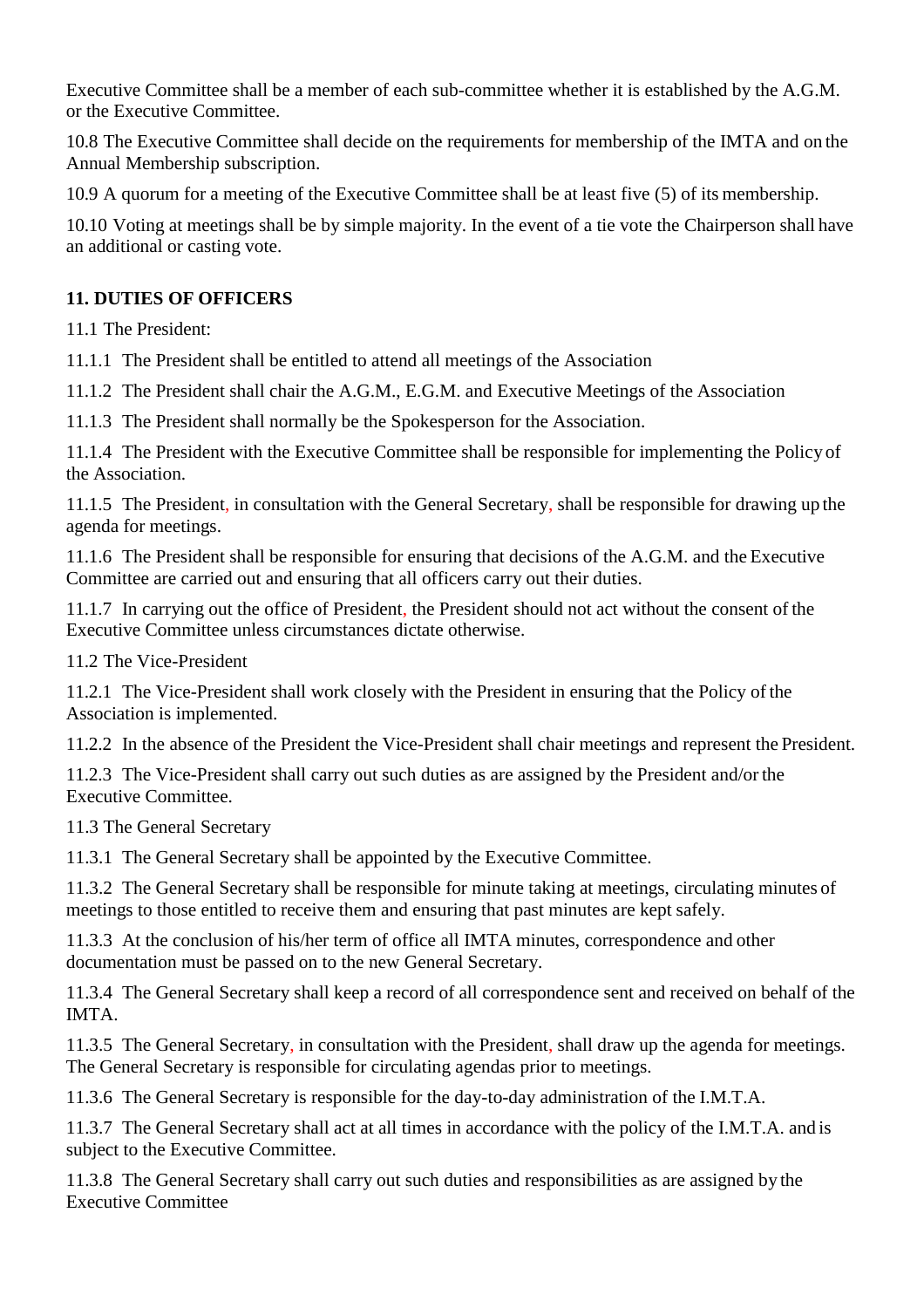11.3.9 The General Secretary shall be responsible for organising the Annual General Meeting and other meetings in accordance with the wishes of the Executive Committee.

11.3.10 An Assistant General Secretary may be appointed by the Executive Committee. The Assistant General Secretary, if appointed, shall assist the General Secretary. The Executive Committee shall assign duties and responsibilities to the Assistant General Secretary.

11.4 The Treasurer

11.4.1 The Executive Committee is responsible for the finances of the IMTA. The day- to-day financial management shall be assigned to the Treasurer.

11.4.2 The Treasurer is responsible for ensuring the proper financial management of the IMTA.

11.4.3 The Treasurer (as stated in 3.4) shall be one of the signatories of cheques on behalf of the IMTA.

11.4.4 The Treasurer shall present a financial statement to the Executive Committee at each meeting.

11.4.5 The Treasurer shall be responsible for the preparation and presentation of an annual budget to the Executive Committee.

11.4.6 The Treasurer shall be responsible for the preparation and presentation of the Annual Financial Report to the A.G.M.

11.4.7 The Executive Committee shall decide on membership fees to be paid by members and all other fees charged by the Association for services which it provides.

11.5 The Research Officer'

11.5.1 The Research Officer' shall be responsible for 'project and information pertaining to research'.

11.5.2 The Research Officer' shall carry out such duties as are assigned by the Executive Committee.

11.6 The Education Officer

11.6.1 The Education Officer shall be the chairperson of the Education Sub-Committee.

11.6.2 The Education Officer shall ensure that all matters pertaining to the continual professional development of members are reviewed and updated, on a regular basis, by the Education Sub-Committee.

11.6.3 The Education Officer shall ensure that education providers of basic and ongoing training/education are informed of the standards required by the IMTA for membership and ongoing professional development.

11.6.4 The Education Officer shall carry out such duties as are assigned by the Executive Committee.

11.7 The Regional Coordinator

11.7.1 The Regional Coordinator shall be responsible for communications with the Regional Officers

11.7.2 The Regional Coordinator shall be responsible for the provision of support, information and liaison with Regional Officers.

11.7.3 The Regional Coordinator shall carry out such duties as are assigned by the ExecutiveCommittee.

11.8 The Regulations Officer

11.8.1 The Regulations Officer is responsible for attending meetings and maintaining a two-way communication between the IMTA any relevant bodies the IMTA is a member of.

11.8.2 The Regulations Officer shall be responsible for committees, projects and information pertaining to regulations.

11.8.3 The Regulations Officer' shall carry out such duties as are assigned by the ExecutiveCommittee.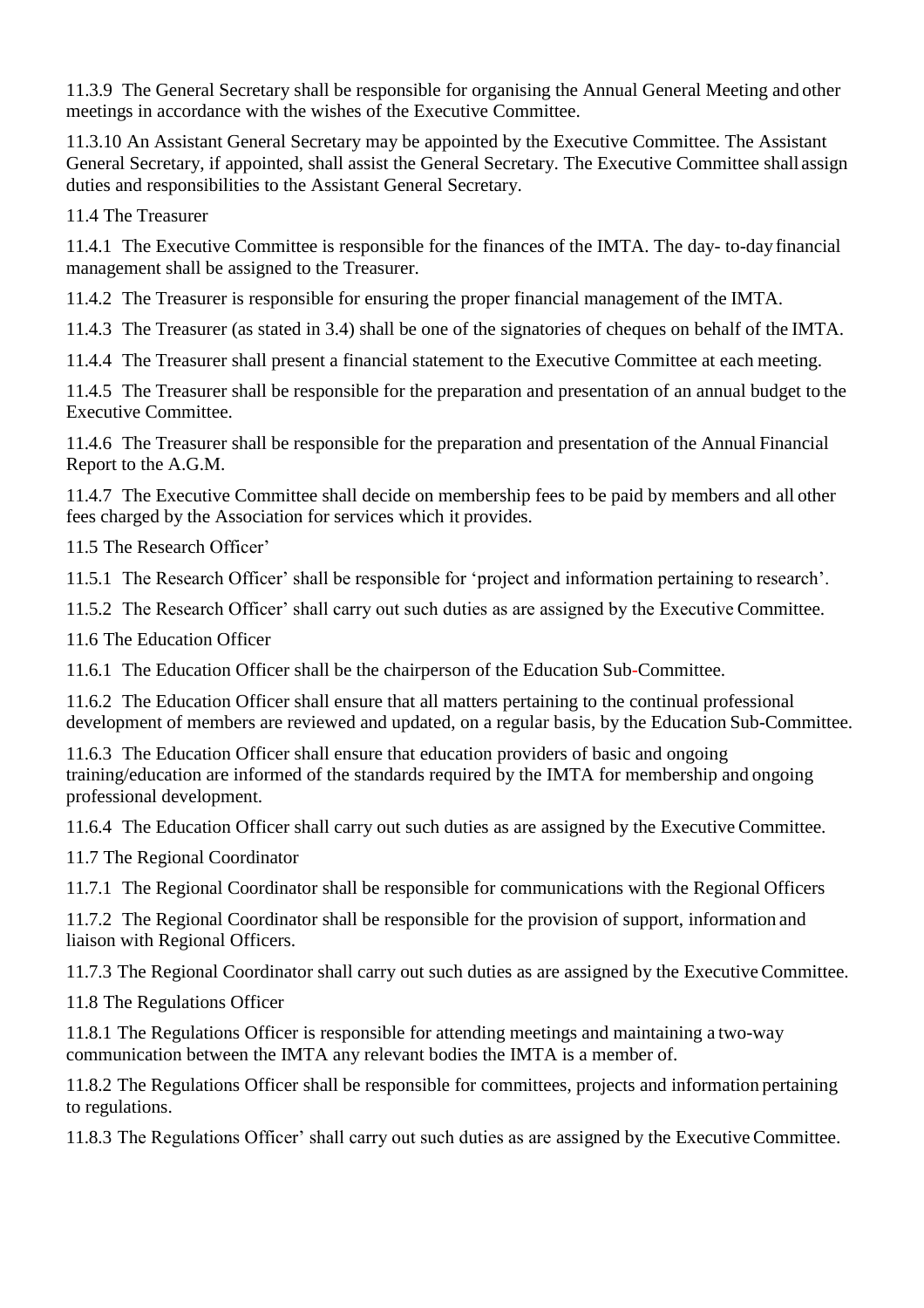### **12. REGIONAL STRUCTURE**

12.1 The Association has a Regional Structure. The Executive Committee shall define what constitutes a Region. The Regional Officer is responsible for Regional meetings.

12.2 Regional Officers are expected to communicate with the Executive Committee through the General Secretary.

12.3 Regional meetings should facilitate continual professional development of members.

12.4 Regional Officers should facilitate the integration of student and new membersinto

the Association through the Regional structure and meetings

12.5 Regional meetings should be held at least four times each year

## **13. ELECTIONS**

13.1 The election of the Executive Committee shall take place at the A.G.M.

13.2 The nomination of candidates for positions on the Executive Committee should be submitted, in writing, through Regional Officers or via the Executive Committee to the General Secretary at least three (3) weeks before the A.G.M.

13.3 Members who are nominated for positions on the Executive Committee must indicate their willingness to contest the election for the position verbally at the A.G.M. or if, for some valid reason, they cannot attend the A.G.M. then in writing with the General Secretary prior to the A.G.M.

13.4 Nominations may be taken at the A.G.M. for any position on the Executive Committee for which no nomination was received or for which the nominated person(s) withdrew resulting in no nomination to fill the vacancy

13.5 If there are no nominations for any position on the Executive Committee by the date of the AGM, then nominations may be taken from the floor of members for such a position. These nominations are subject to a majority agreement of the voting members at the A.G.M.

13.6 If there is only one nomination for a position, that person shall be declared elected, subject to a majority agreement of the voting members at the A.G.M.

13.7 If there are two candidates for any position, elections shall be by secret ballot, with the successful candidate receiving more than fifty (50) percent of the vote.

13.8 If there are more than two candidates for any position and no candidate receives more than fifty (50) percent of the vote, then the candidate with the lowest number of votes shall be eliminated. A secret ballot between the continuing candidates shall take place until one candidate receives more than fifty (50) percent of the votes cast. If the votes cast for the two lowest candidates are a tie, then both names shall be placed in a container and the candidate whose name is drawn from the container shall continue in the contest.

### **14. PROPERTY AND RESOURCES**

14.1 The property and resources of the IMTA shall be administered by the Executive Committee

14.2 All financial income of the IMTA shall be lodged in a bank account or accounts in the name of the Association

14.3 Payments made by the IMTA shall be by cheque or other electronic means approved by the Executive Committee

14.4 The Association shall maintain a bank account or accounts in which all monies of the Association